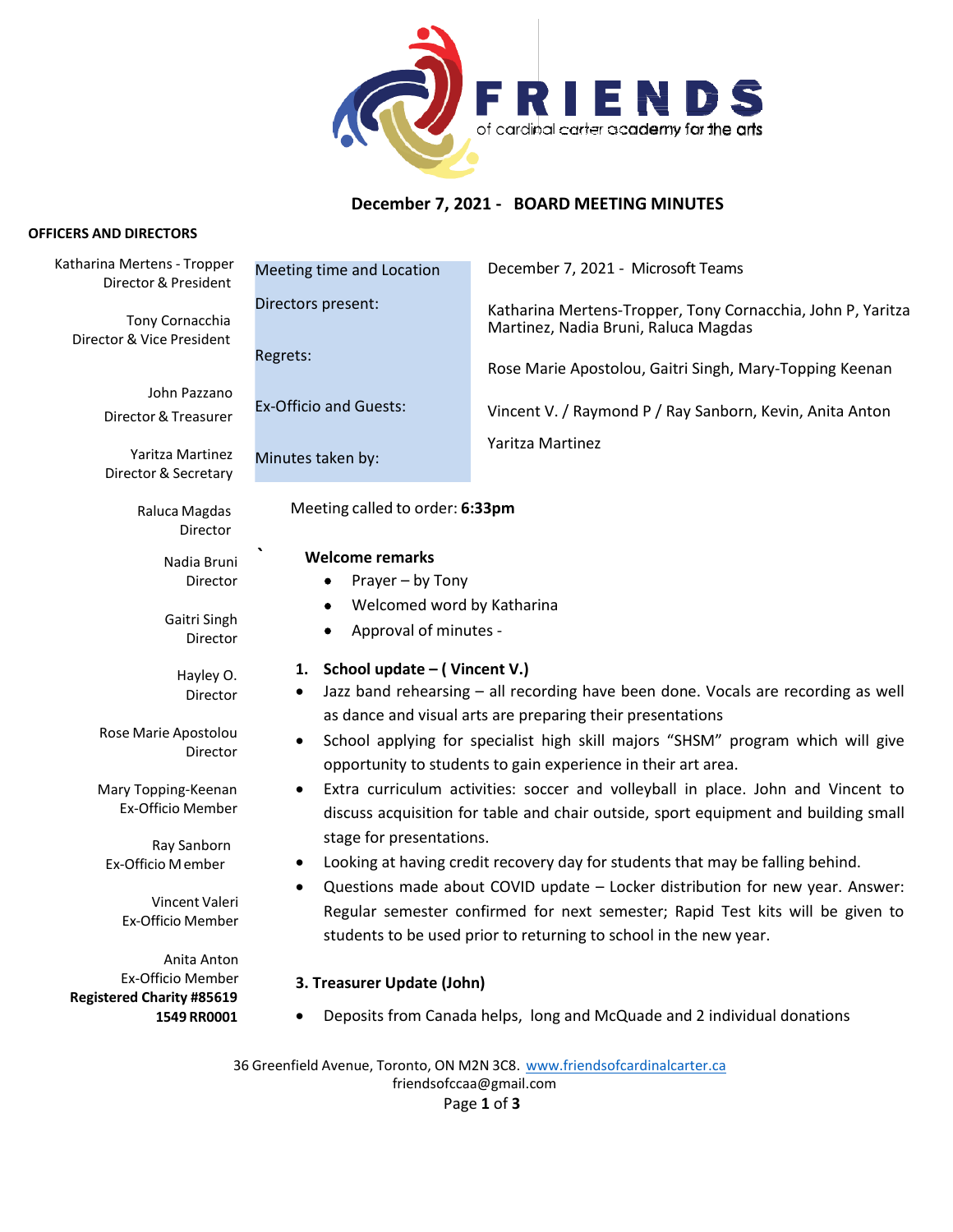

Balance Update –

November 9, 2021 (Closing Balance) \$14,998.41 December 7, 2021 (Opening Balance) \$15,517.03

Deposits (Canada Helps Debits: No debits during this period

### **4. Plaque Update (Tony)**

- 9 plaques to order and 2 more a total of 11.
- A couple donations have not received plaque
- Tony will leave this year Plaque roll need person to take on.
- Two more updates will take place for raluca
- John Eleonor will help Raluca with the update

### **5. Website Update – Raluca Magdas**

- Updated website minute page will be updated will update plaque program once she receive revised version.
- Katharina will need to add AGM date for January 2022. We should have agenda for AGM and for meeting in January

## **6. Social - Katharina Mertens**

- Facebook donation bottom added
- Alumni facebook page posting
- Need to resolve issue around PayPal account
- Post made about Christmas concert.
- Tony: rules about posting performances online. There is a lot of youtube info. What are the rules?
- Alumni contacted through facebook and instagram about donation.

#### **7. Open Items:**

- Teacher request form a few items not from the art department. Priority given to the art requests for now, since donations have not been received as pre-COVID time
- Ralucca proposes members need to make annual contribution
- Vote for funding to all art areas.
- AGM need new members and shuffle

8. Close meeting

• AGM and next meeting set (for January 18, 2022)

36 Greenfield Avenue, Toronto, ON M2N 3C8. [www.friendsofcardinalcarter.ca](http://www.friendsofcardinalcarter.ca/) [friendsofccaa@gmail.com](mailto:friendsofccaa@gmail.com) Page **2** of **3**